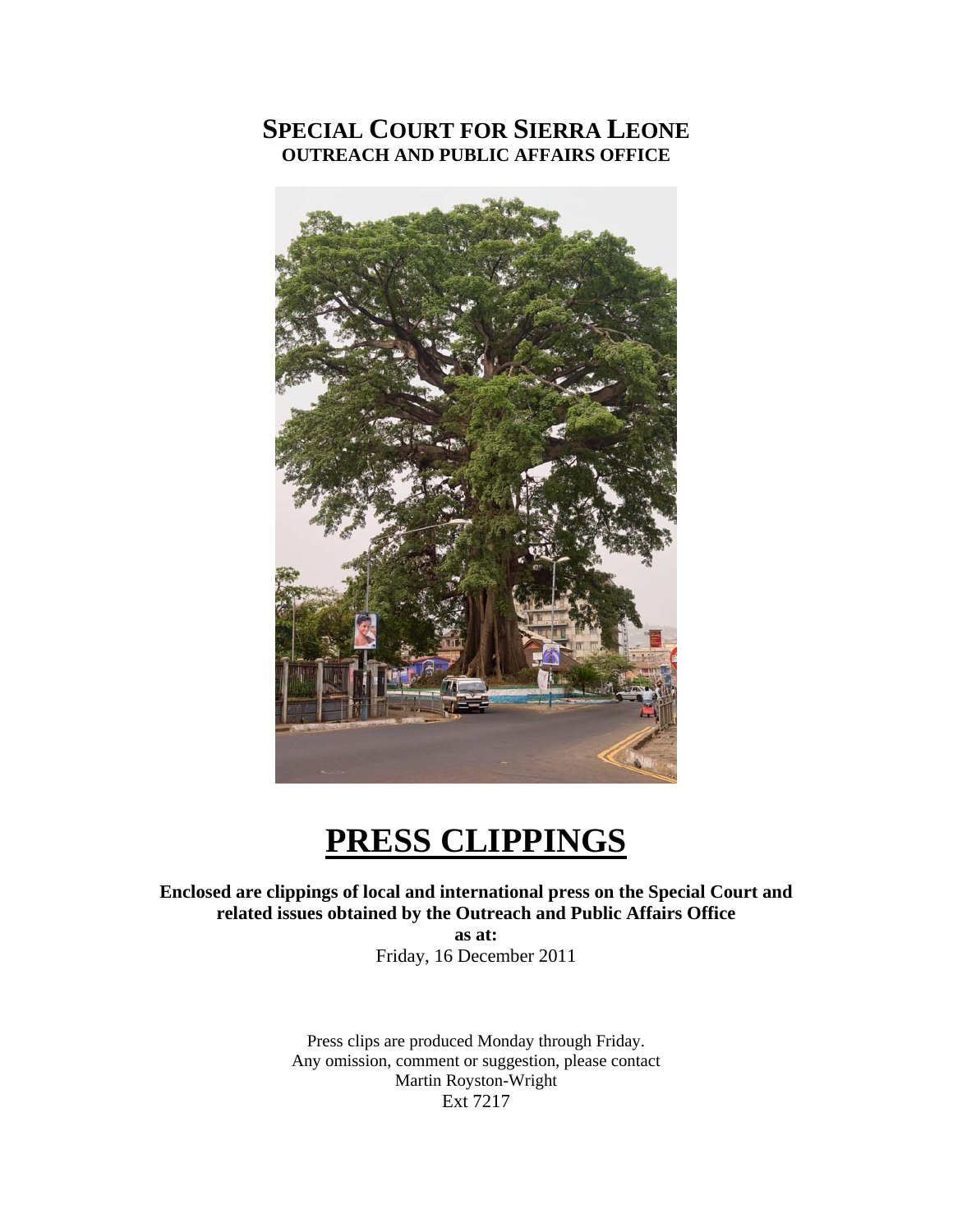| <b>International News</b>                                                              |           |
|----------------------------------------------------------------------------------------|-----------|
| Liberia: Still Chasing Taylor's Cash Amid Extended UN Sanction / The New Dawn          | Page 3    |
| ICC Says Muammar Gaddafi Killing May be War Crime / BBC Online                         | Pages 4-5 |
| ICTR Under Spotlight Over Sentence Downgrades for Genocide Ringleaders / The New Times | Pages 6-7 |
| 'Unfit' Khmer Rouge Defendant to Stay Detained / Associated Press                      | Pages 8-9 |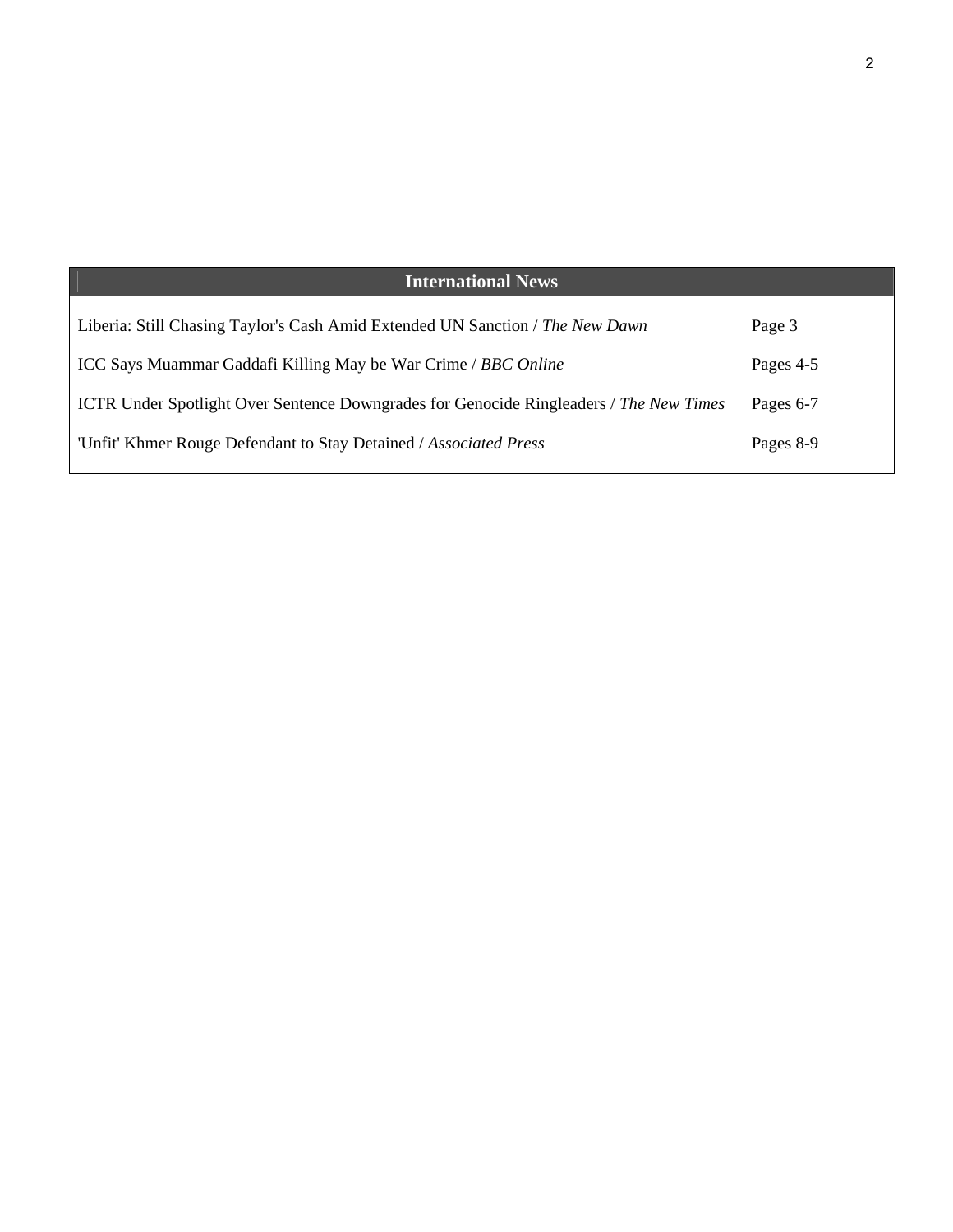## The New Dawn (Monrovia)

Friday, 16 December 2011

#### **Liberia: Still Chasing Taylor's Cash Amid Extended UN Sanction**

The Security Council on Wednesday extended the mandate of a United Nations panel of experts monitoring compliance with sanctions imposed on Liberia in connection with the country's civil war, noting a lack of progress in the implementation of financial measures stipulated in the sanctions regime, UN News reports.

The Panel of Experts was appointed by Secretary-General Ban Ki-moon in July 2007 to renew investigations on whether the sanctions were being enforced in the light of allegations that former president Charles Taylor still had access to considerable wealth in the country.

In Wednesday's resolution, the Council decided to extend the mandate of the panel for a period of 12 months. The panel will conduct two follow-up assessment missions to Liberia and neighbouring States to investigate and compile a mid-term and a final report on the implementation and any violations of the sanctions measures on arms.

It will also assess the impact, effectiveness and continued need for the sanctions measures related to Mr. Taylor's assets. The panel will identify and make recommendations on areas where Liberia's capacity and States in the region can be strengthened to facilitate the implementation of the sanctions.

The Council also authorized the panel - within the context of Liberia's evolving legal framework - to assess the extent to which forests and other natural resources are contributing to peace, security and development instead of instability.

The panel will also look into how the relevant legislation and other reform efforts are contributing to the transition, and provide recommendations on how Liberia's natural resources could better contribute to the country's progress towards sustainable peace and stability.

The UN body asked the panel to cooperate actively with the Kimberley Process Certification Scheme - an international initiative of governments, industry and civil society to stem the flow of conflict diamonds and to assess the Liberian Government's compliance with the certification scheme.

It required the panel to provide a mid-term report to the Council through the Liberia sanctions committee by 1 June next year and a final report by 1 December 2012. The Council requested the panel to cooperate actively with other relevant panels of experts, in particular similar panels on Côte d'Ivoire and the Democratic Republic of the Congo (DRC).

The panel was also required to assist the sanctions committee in updating the publicly available reasons for listing for entries on the travel ban and assets freeze lists, according to the resolution. The Council requested the Secretary-General to reappoint the panel of experts and to make the necessary financial and security arrangements to support its work.

Meanwhile, the Council also heard briefings from four chairs of its committees, including Ambassador Nawaf Salam on the situation in Liberia, and Maria Luisa Ribeiro Viotti of Brazil, who chairs the sanctions committees on the DRC and Côte d'Ivoire.

It also heard from Ambassador Noel Nelson Messone of Gabon on Lebanon, while Ivan Barbalic of Bosnia and Herzegovina briefed on the Informal Working Group.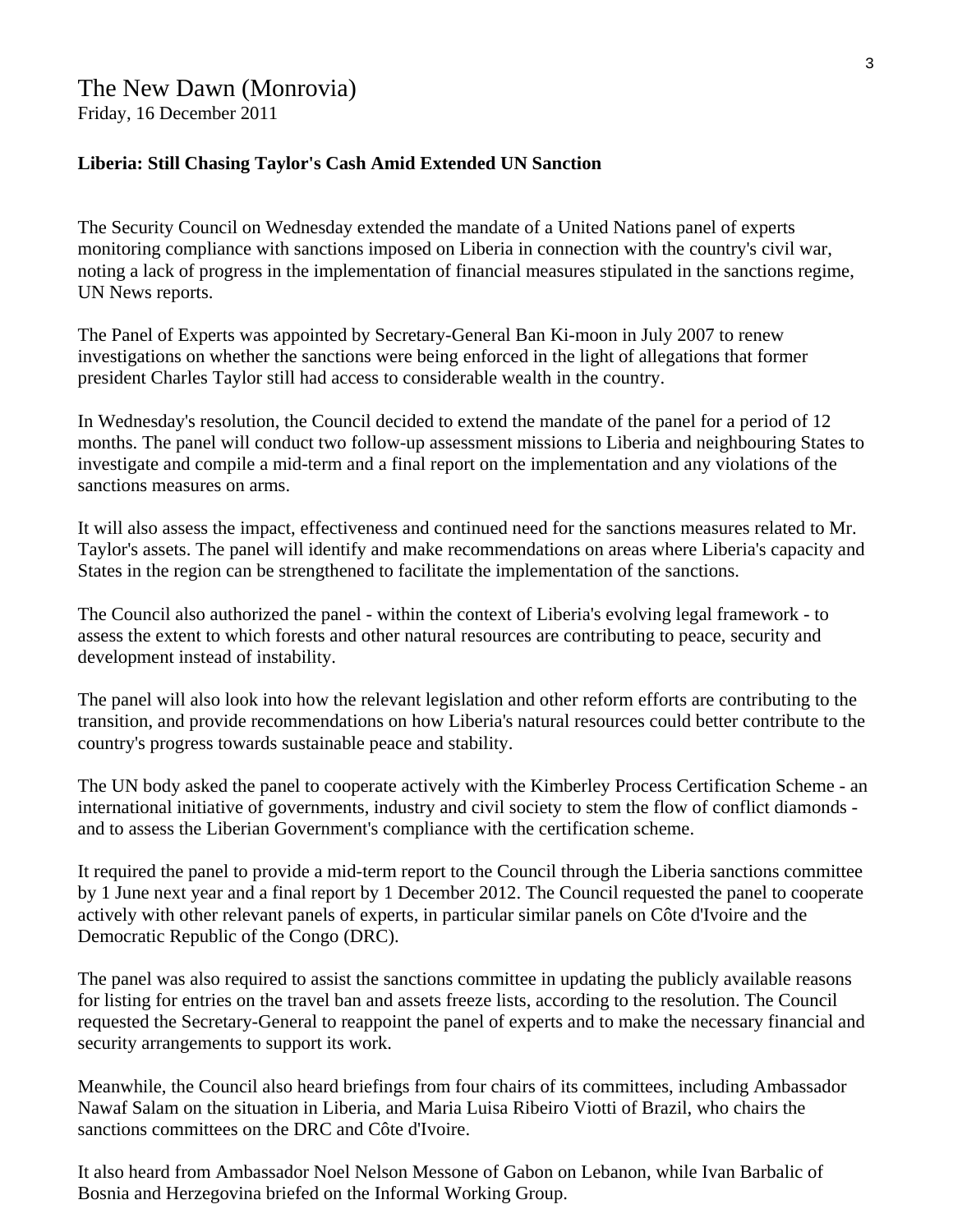BBC Online Friday, 16 December 2011

#### **ICC says Muammar Gaddafi killing may be war crime**



*Col Gaddafi had made a last stand in his home town of Sirte* 

The death of Libya's former leader Muammar Gaddafi "creates suspicions" of war crimes, says the chief prosecutor of the International Criminal Court.

Luis Moreno-Ocampo said the ICC was raising the concern with Libya's National Transitional Council (NTC).

Col Gaddafi was killed on 20 October after being caught by rebels in his home town of Sirte.

NTC officials initially said he died in crossfire, but promised to investigate following Western pressure.

"I think the way in which Mr Gaddafi was killed creates suspicions of... war crimes," Mr Moreno-Ocampo told reporters.

"I think that's a very important issue. We are raising this concern to the national authorities and they are preparing a plan to have a comprehensive strategy to investigate all these crimes."

Rebel fighters found Col Gaddafi hiding in a concrete drainage pipe after a long and bloody siege of the former leader's home city of Sirte.

#### **Uprising timeline**

- **Feb 2011**: Arrest of human rights campaigner sparks violent protests in eastern city of Benghazi that rapidly spread to other cities.
- **March 2011:** UN Security Council authorises a no-fly zone over Libya and air strikes to protect civilians, over which Nato assumes command
- May 2011: International Criminal Court seeks arrest of Gaddafi for crimes against humanity
- **Aug 2011**: Rebels swarm into Col Gaddafi's fortress compound in Tripoli and he goes into hiding
- Oct 2011: Col Gaddafi is killed and three days later rebels declare Libya officially "liberated"

He had gone into hiding in August, six months after the Libyan uprising began and five months after Nato intervened in the conflict.

Amateur videos taken at the time of his capture showed him injured but alive, surrounded by a frenzied crowd of jubilant rebel fighters.

He is hustled through the crowd and beaten to the ground on several occasions, before he disappears in the crush and the crackle of gunfire is heard.

His son Mutassim, captured alive with him, also died in the custody of rebel fighters.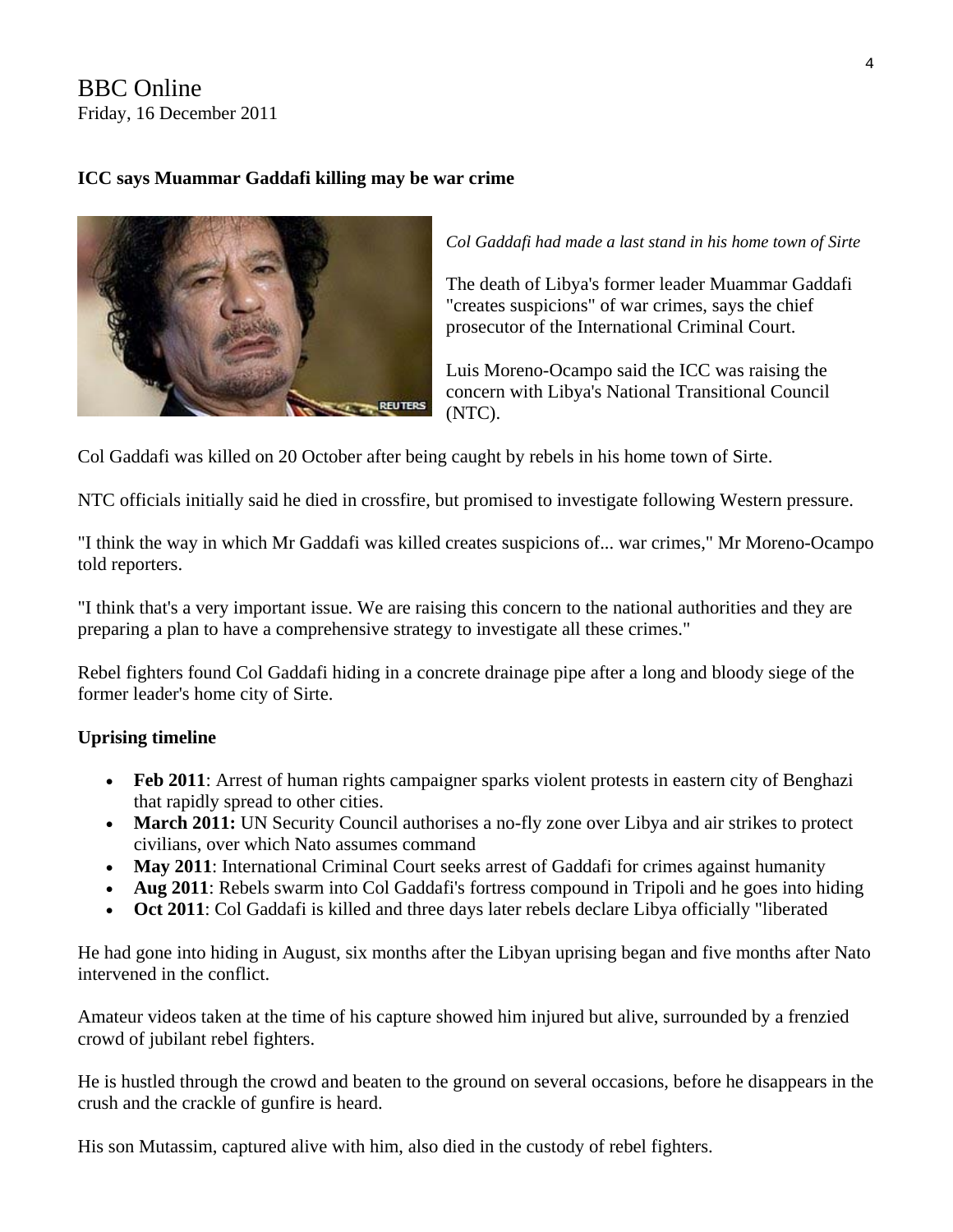The National Transitional Council initially said that Col Gaddafi had been killed in crossfire, but under pressure from Western allies it later promised to investigate how he and his son were killed.

The ICC has indicted another of Col Gaddafi's sons, Saif al-Islam, for alleged war crimes and he is in the custody of the Libyan authorities.

Mr Moreno-Ocampo has accepted that Saif al-Islam will be tried in Libya, not The Hague.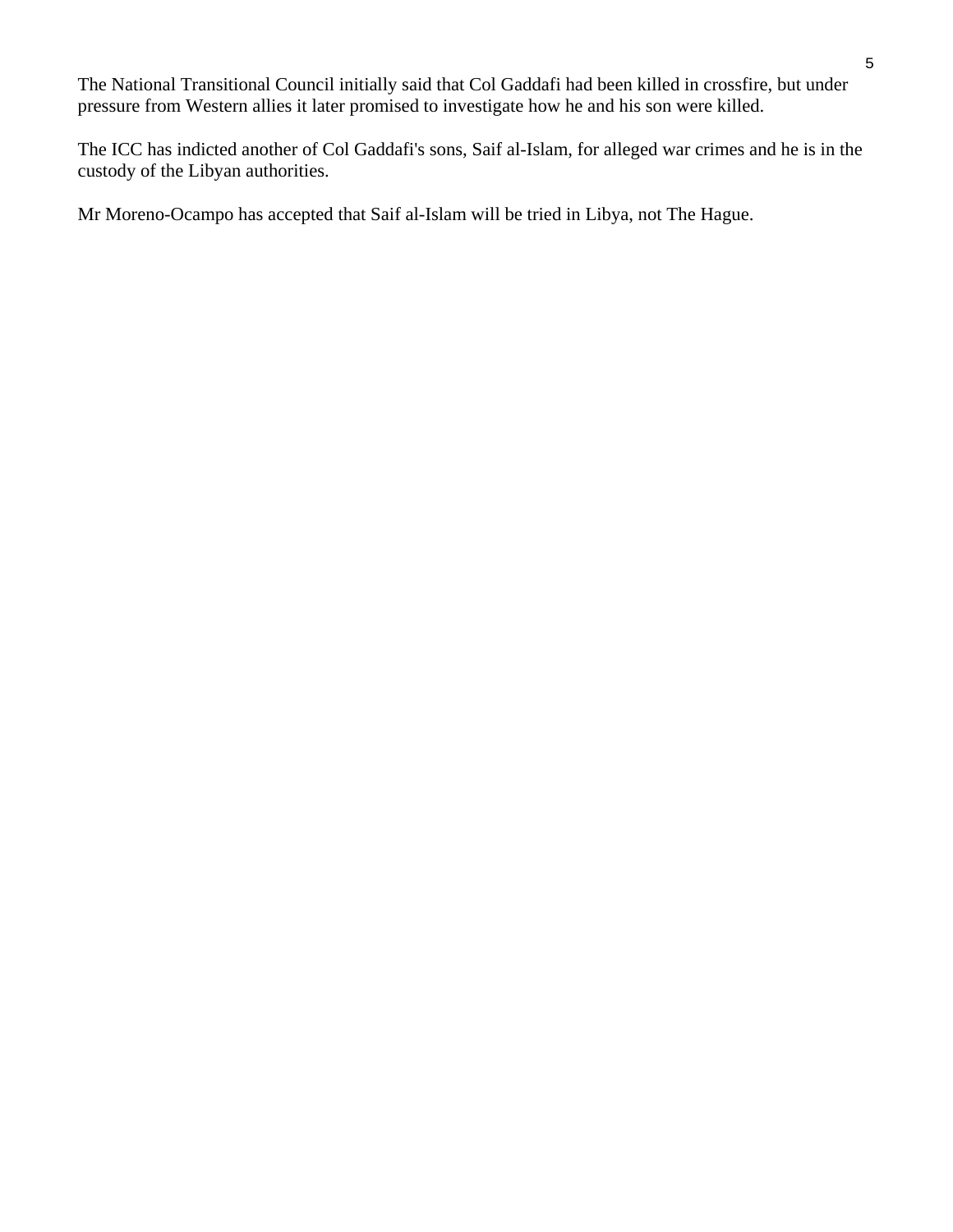#### **Rwanda: ICTR Under Spotlight Over Sentence Downgrades for Genocide Ringleaders**

THE decision Wednesday by the Appeals Chamber at the International Criminal Tribunal for Rwanda (ICTR) in Arusha, Tanzania to downgrade the sentences of three most prominent individuals responsible for the 1994 Genocide against the Tutsi has been greeted by surprise and shock by many at the tribunal as well as internationally.

Standing side by side in the court, Theoneste Bagosora, former Chief de Cabinet at the Ministry of Defence and Anatole Nsengiyumva, former army commander in Gisenyi in April 1994, heard Presiding Appeals Judge Meron reduce their sentences for genocide and crimes against humanity from life to 35 years and 15 years respectively. In the case of 61 year-old Nsengiyumva who was arrested in 1996, it meant he walked free having already served the necessary time in prison.

Both men, dressed in expensive suits with gold rimmed glasses, sat impassively for the most part as the hour-long appeal judgment was read to the chamber and a packed public gallery. Nsengiyumva's defence team put forward 15 grounds for appeal, claiming both the original trial had included errors of law and failure by the prosecution to include crimes in the indictment for which he was later found guilty.

The appeal chamber overturned the majority of the original crimes he was found guilty of - including ordering the killings at Mudende University, Nyundo parish church and the mass slaughter in Bisesero at the end of June 1994 after Nsengiyumva argued he was not responsible for acts carried out by militias he said he had no control over. He was still held responsible for the killings in Gisenyi in April 1994 as the superior military officer.

Bagosora unsuccessfully argued as one of his six grounds of appeal that he was not in control of the Rwandan military in early April 1994 or had effective control over them. His third ground of appeal, that attacks on civilians were instigated by 'clandestine' networks or other unnamed military groups, was also dismissed by the judges.

The five appeal judges disagreed among themselves on several aspects of Bagosora's case, with one or two dissenting from the final judgment on many individual points. Reversing the findings of the original trial, they found Bagosora not to have ordered the killing of the 10 Belgian peacekeepers, but still upheld his responsibility for not protecting those of the UNAMIR troops still alive when he reached Camp Kigali where they were being held. All were later murdered.

The appeal judges decided Bagosora, even if he did not order particular killings at roadblocks or of prominent individuals, was still responsible given his superior military position, for failing to stop the killings.

After the verdict, Nsengiyumva was surrounded by defence lawyers and well-wishers congratulating him on his release. Bagosora cut a far more isolated figure, left on his own having looked both nervous and emotional during the later stages of the hearing and re-sentencing. Previously the same day, Dominique Ntawukulilyayo, 69, former sub prefect of Gisagara in Butare, also had his sentence cut from 25 to 20 years by the appeals chamber. The original court decision that he substantially aided and abetted the killing of thousands of civilians at Kabuye Hill was upheld.

The appeal chamber judges substantially reduced original trial sentences - despite reminding the accused they were responsible for genocide, crimes against humanity (extermination and persecution) and serious violations of article 3 of the Geneva Convention - the most heinous crimes imaginable. Judge Meron told Nsengiyumva that he remained convicted of 'extremely serious crimes' before reducing his tariff to 15 years. The result caused some members of the prosecution team at the tribunal to express both shock and bewilderment.

With all cases bar four now at the appeal stage, there is some trepidation among survivors that sentences passed at the original trials will continue to be downgraded. This would point either to the original trial judges failing to interpret evidence and sentencing guidelines correctly, or that the appeals court is seeking actively to stamp its own ideas on cases.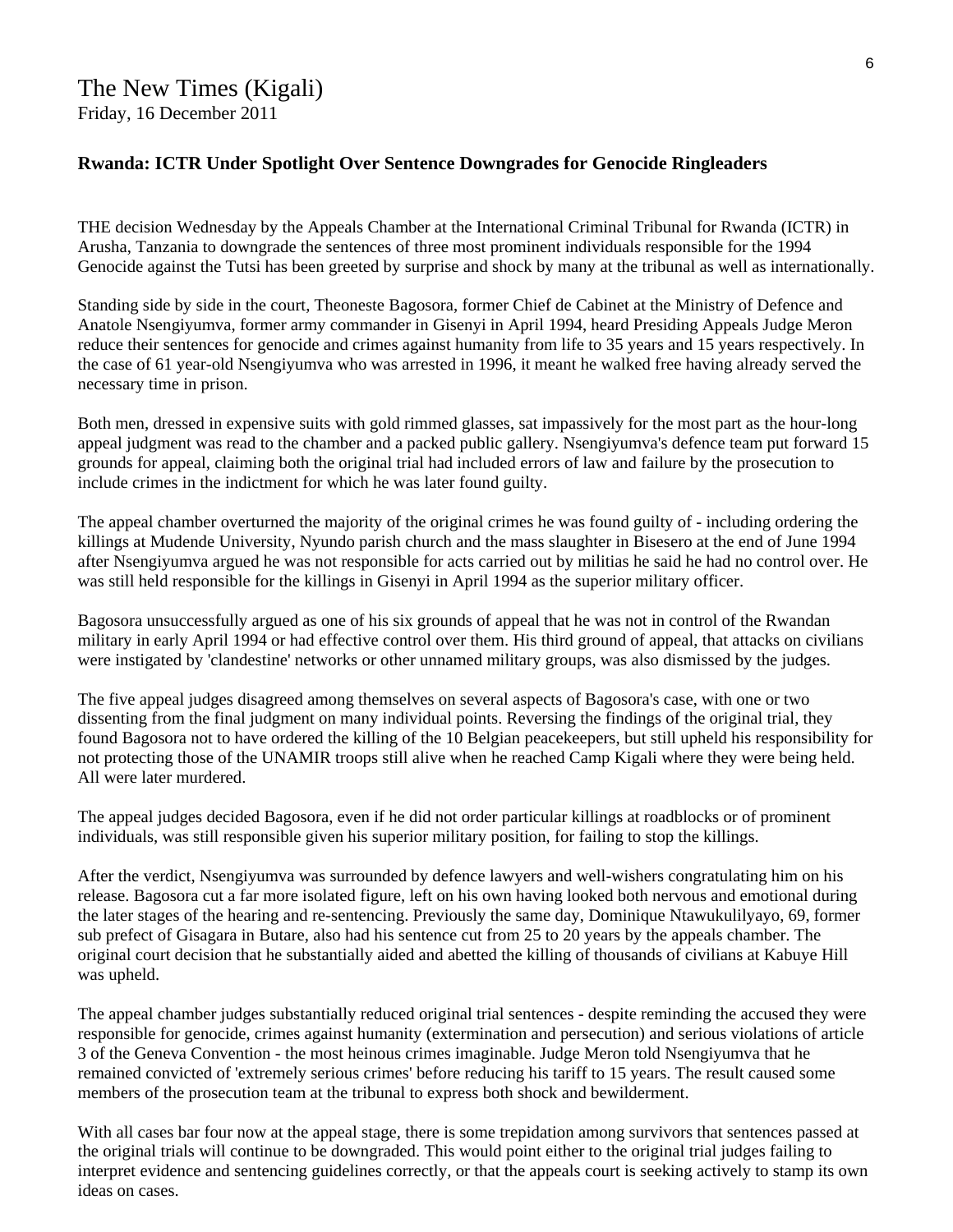The Military 1 trial, which included Bagosora and Nsengiyumva, took six years to complete from its start in April 2002 until its conclusion in December 2008, though the appeal chamber reversed nearly all its decisions in the case of Nsengiyumva and many of Bagosora's, finding original trial judgments to have been 'in error.' The Military 1 trial also released Gratien Kabiligi and sentenced Aloys Ntabakuze to life imprisonment - though this sentence is still to be challenged on appeal.

A constant problem for the prosecution team has been trying to match the exceptionally high burden of proof that the ICTR requires for a conviction. Unlike the Holocaust, where documentary evidence was abundant, there is a lack of written evidence on the Rwanda Genocide and witness testimony has more easily been dismissed, contested or found uncorroborated. The appeals court would seem to be raising the burden of proof to a new higher level, while diminishing sentences even when the most serious crime of genocide stands proven. The lack of unity in decisions between the five appeal judges on many individual points was also noticeable - with two judges dissenting from Nsengiyumva's sentence decision. This lack of clear, cohesive understanding between trial judges and appeal judges among themselves on points of law and their own guidelines makes understanding the rationale for their decisions that much more difficult - for both lawyers and laity.

As Nsengiyumva has been granted his freedom, he will join several others who have been released by the ICTR and who currently still live in Arusha. Andre Ntagerura, Casimir Bizimungu, Jerome Bicamumpaka, Gratien Kabiligi, and Protais Zigiranyirazo are all awaiting visas to live in Europe, with Belgium the favoured destination - often to join families already there. However, European authorities seem highly reluctant to allow such individuals into their countries - with former transport minister Ntagerura, who attended the appeal, on Wednesday, to support the accused, having waited in vain since his release in 2004 for a visa. Such individuals now live in 'state-less limbo' at the UN's expense in Arusha, and can be seen daily in hotels, cafes and restaurants here - or even out jogging.

While the verdicts, on Wednesday, were greeted with celebrations among the various defence teams, the decisions mean the ICTR is again under the judicial spotlight. In September, the Tribunal had its Mandate extended into 2014 by the UN Security Council. After 17 years in existence, it has held 70 trials, with 60 convictions and 10 acquittals. After the conclusion, next week, of the trials of former secretary-general of the MRND Mathieu Ngirumpatse and former Minister of the Interior Edouard Karemera, the focus for the ICTR will be on the appeals chamber as all those convicted seek to get sentences overturned or downgraded.

Most important, in some ways, is the current case of Pastor Jean-Bosco Uwinkindi. He is challenging in the appeals chamber a ruling that would transfer him to Rwanda for trial on charges of organizing the genocide of thousands of Tutsis at Kayenzi Church Nyamata, and in the locality. If the appeal chamber upholds this ruling, expected early 2012, it will set a precedent that could allow dozens of alleged high profile genocidaires, currently held in other countries such as Belgium, France, Scandinavia and the UK, to be extradited to stand trial in the country where they are accused of organising mass killing, rape and torture.

Bagosora will be 89 before his release, but survivors will take little comfort that for such a ringleader of the Genocide that cost one million lives and scared countless others, even this crime has had its sentence downgraded at the ICTR. In contrast, last week in the UK, a man found guilty of killing four children was warned by the judge that his life sentence for murder meant he would probably never be released so terrible were his crimes.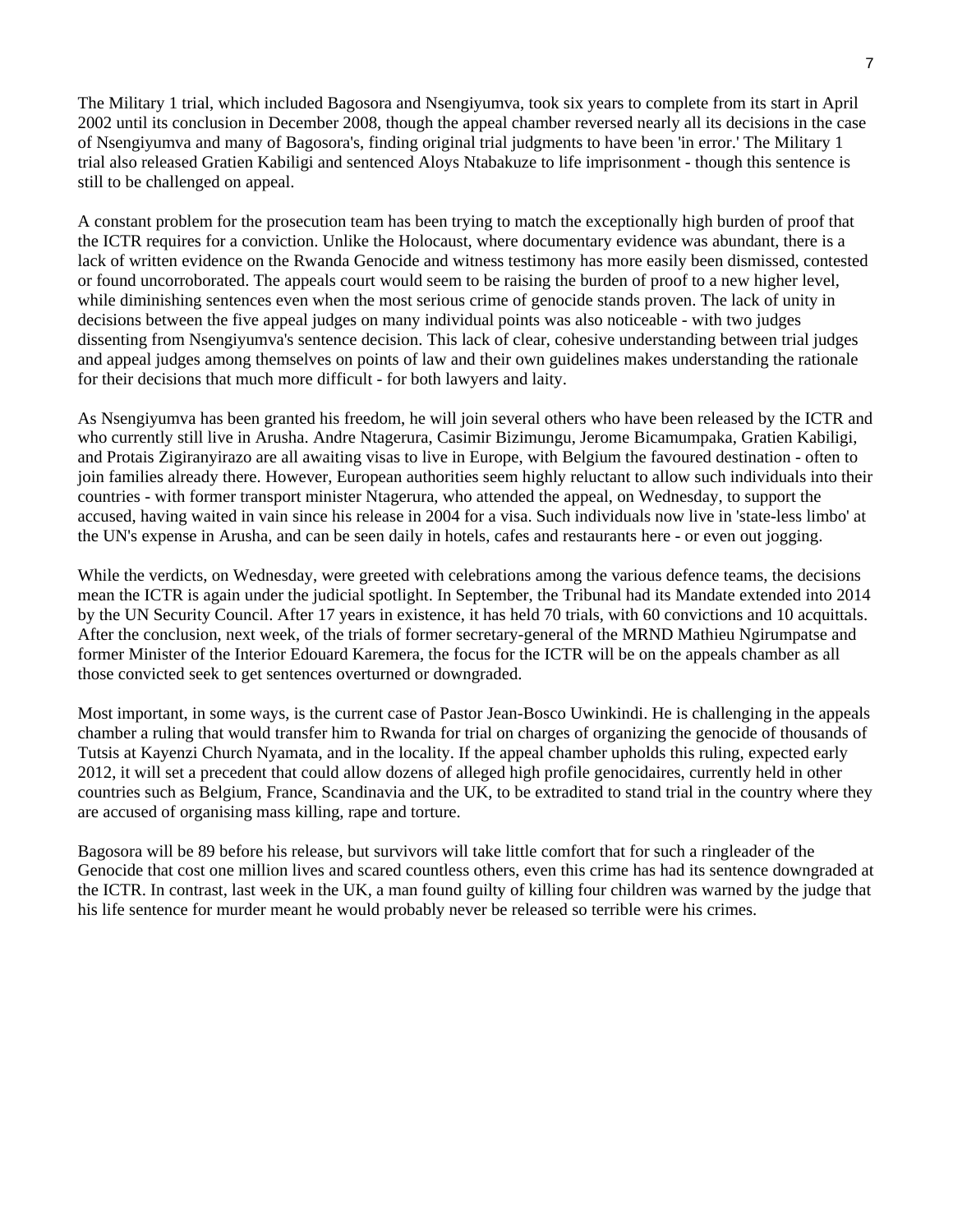#### **'Unfit' Khmer Rouge defendant to stay detained**

PHNOM PENH, Cambodia—Cambodia's U.N.-assisted tribunal ordered Tuesday that a Khmer Rouge defendant earlier ruled unfit to stand trial will remain detained to see if her mental condition improves.

The highest chamber of the tribunal reversed a ruling by junior judges that would have freed 79-year-old Ieng Thirith whose doctors concluded has Alzheimer's disease. The lower panel had said the illness diminished her mental capacity. Prosecutors had appealed against her release.

The new ruling came during the second week of testimony in the trial of Ieng Thirith's three codefendants, who include her husband, Ieng Sary, foreign minister in the 1975-79 Khmer Rouge regime. Ieng Thirith was social affairs minister.

The tribunal is seeking justice for 1.7 million people who died of starvation, lack of medical care or execution under Khmer Rouge rule. The defendants have been charged with crimes against humanity, genocide, religious persecution, homicide and torture. All have pleaded innocent and in statements to the tribunal have blamed Vietnam for much of Cambodia's troubles.

Lars Olsen, a spokesman for the tribunal, said Ieng Thirith would remain at the tribunal's detention center until medical treatment was arranged and she could be detained at the location where she undergoes treatment.

"After six months of medical treatment, Ieng Thirith shall undergo a new medial, psychiatric and/or psychological expert examination, before the Trial Chamber will have to make a new assessment of her fitness to stand trial," he said in an emailed statement.

Ieng Thirith has said the charges against her are "100 percent false" and said she always worked for the benefit of the people. She is the sister-in-law of Khmer Rouge supreme leader Pol Pot, who died in 1998. Pol Pot married Ieng Thirith's sister, Khieu Ponnary, who died in 2003.

Her husband and the other co-defendants were also part of the communist group's ruling inner circle: Nuon Chea, who was second in command to Pol Pot and the group's chief ideologist, and head of state Khieu Samphan.

To handle the case faster, the tribunal has grouped different charges to be tried separately. The current proceedings cover the forced movement of people and crimes against humanity.

Nuon Chea and Khieu Samphan gave testimony Tuesday -- both rehashing positions they had taken in their opening statements -- while Ieng Sary asserted his right not to testify.

Nuon Chea told the court that the forced evacuation of Phnom Penh had been planned by Khmer Rouge leaders two years before they captured the capital on April 17, 1975. More than 1 million people were forced to immediately go to the countryside, where most were forced to work on giant communes as the Khmer Rouge attempted to create a pure agrarian socialist society.

He said the Khmer Rouge had determined that the people in Phnom Penh were already starving and would be better off moving to the countryside.